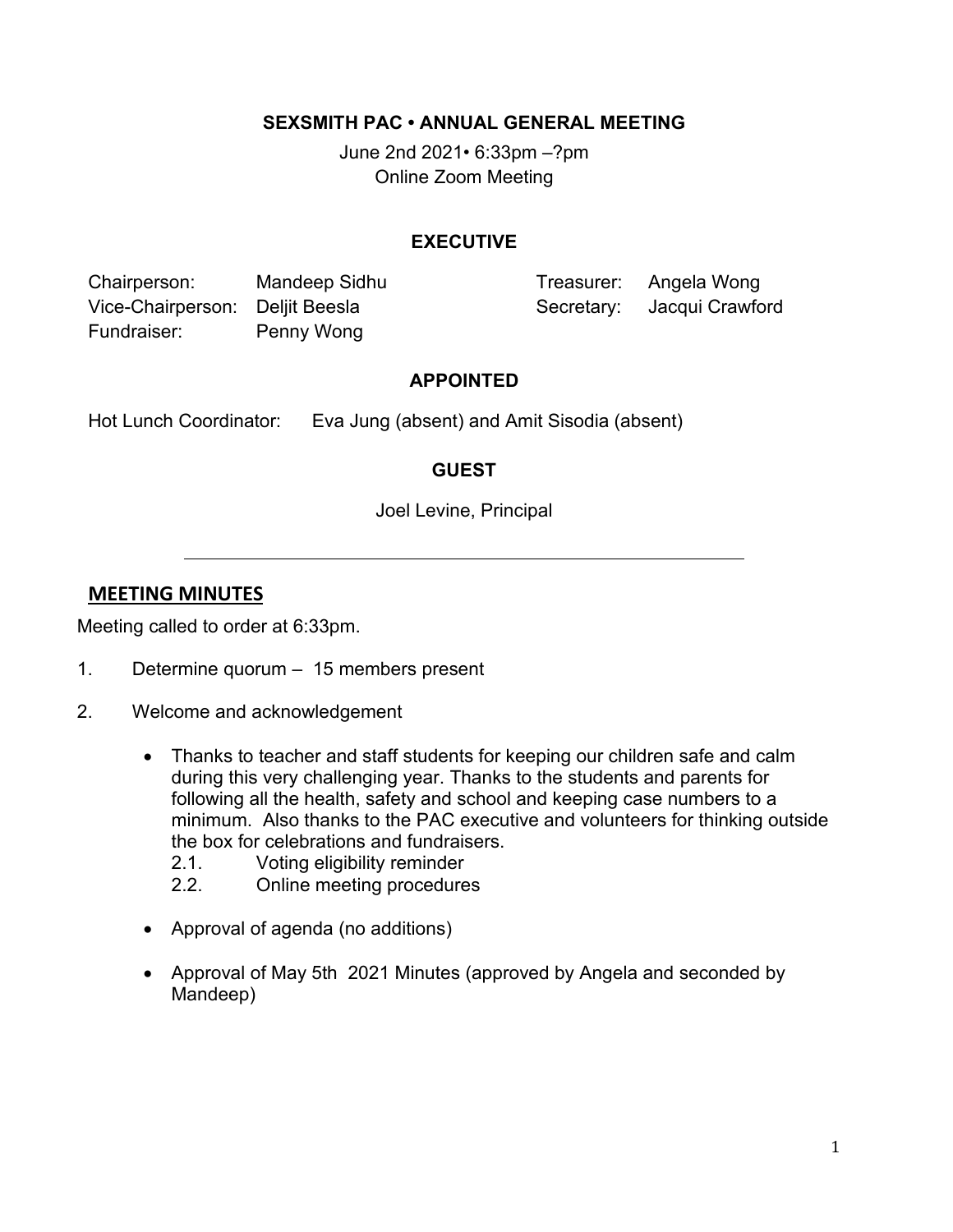### 5. **Guest - Principal Levine's Report**

- 5.1 Update for numbers for next school year, approx. 400 students at the moment, we will have 17 divisions. Classes are full and we have a wait list. If there is an educational reason that you want your child in a specific class, let Mr. Levine know in writing by May 31<sup>st</sup>.
- 5.2 Covid update; we are very thankful that we have got through this challenging year. There has been recent exposure, some kids and a teacher stayed home, to my knowledge only the original person got sick. In September, there will most likely be some health and safety protocols still in place.
- 5.3 The students, teachers and staff, in addition to the VSB have a desire to acknowledge the findings associated with the Kamloops Residential School. We decided to create a display near office, the display is orange and will display personal messages, tea lights and teddy bears created by the students. This helps children in an age appropriate way to understand what is going on, it is a part of Canadian history.
- 5.4 Grade 7 Graduation is happening, thanks for funding certain aspects of it. The kids and teachers will be in gym and we will use Microsoft Teams to broadcast the ceremony to the families on June 28<sup>th</sup> at 11am. The video can be reviewed afterwards for those unable to attend. Grade 7 will come in late that day then ceremony will take place followed by pizza lunch and they will do something in the afternoon.
- 5.5 Previously we talked about a new trophy case for the school. In our old school there was a trophy case, so we have lots of archives, old trophies and new trophies that are not on display. There is an alcove near the office that would be a good place. I looked into the price of having one made it was quite expensive, maybe we could have it a door beside the office. School Board estimated a cost of \$2000, half the price of being hand made. Can we request a contribution from the gaming account?
- 5.6 Thanks so much for the PAC, it has been so nice, I will miss the school. The kids here are great kids, caring and kind and I will miss this school community. We don't have a name yet for the new temporary Principal for the fall. The new principal will start in January, after completing maternity leave, she will come to the school next week to meet the teachers.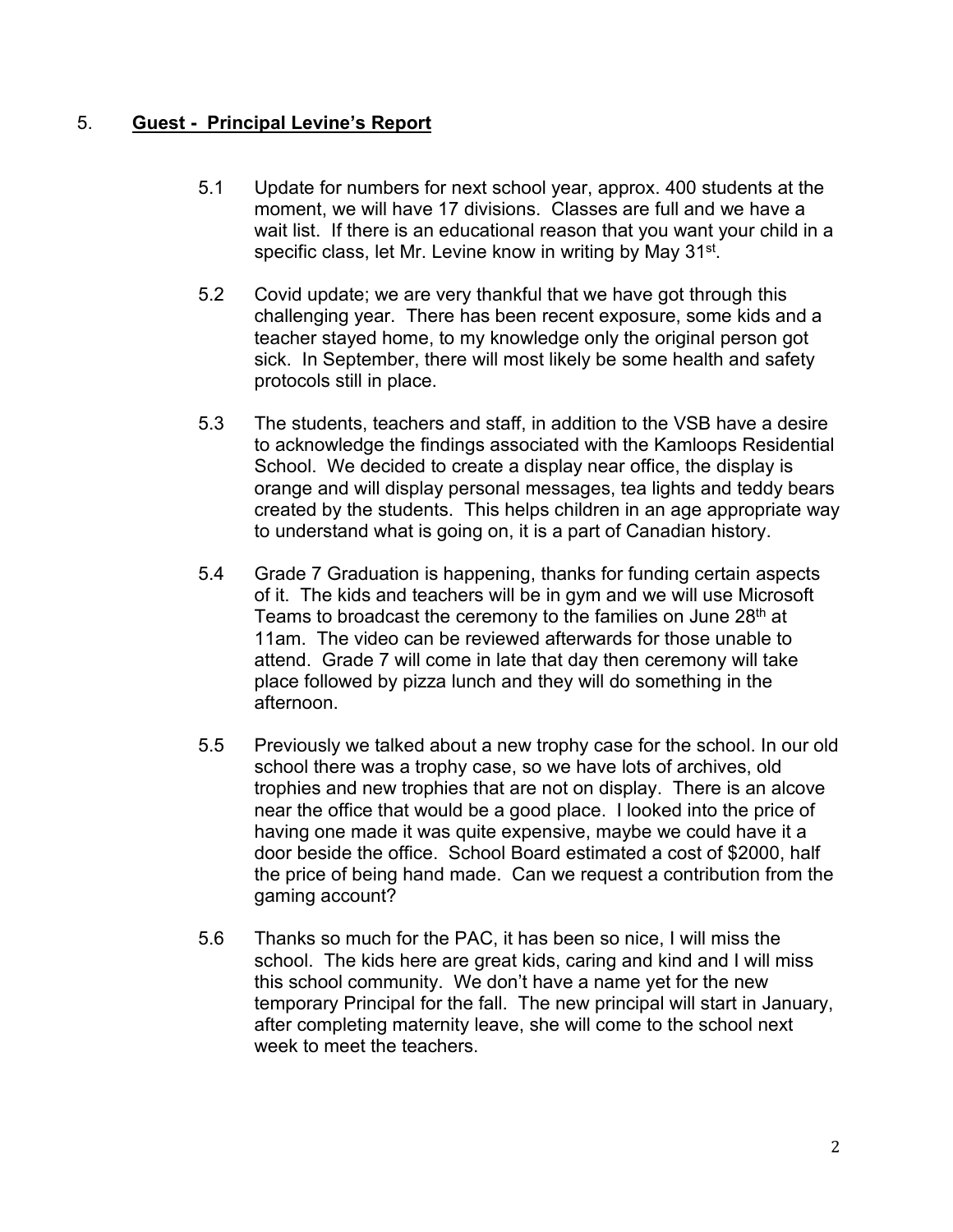#### **QUESTIONS:**

- What does the support staff numbers look like for September? As the VSB they are cutting the number of support staff. *Right now we have nine support staff and there are 30-40 kids across the school that need help. There are kids that need an individual support and can't be left alone, there are other kids that need a little support in the classroom and some that just need a break from the classroom there are kids that need supervision at recess/lunch, the support teachers can help with that. The position of the VSB, is that support staff should focus and provide safety, feeding, toileting. The VSB felt we were over staffed for the kids that we have. I fought against this and managed to get them to cut 2 of our support staff. In September, we can go back to the board with a case that we need more coverage. Nicole, the resource teacher working with SSA's. I'm very proud of all the kids, we have 17 kids with autism and the SSA's are working one on one with them and the kids are doing really well. The VSB \$12,000,000 deficit, so this why they are cutting staffing where they think they can. Teachers and resource teachers will pick up the slack and make it work.*
- Comments from Tanya (parent) to Mr. Levine; I know you have been really advocating and fighting a system that doesn't have enough money. However, the VSB have a legal obligation to support special needs students to a point of undue hardship that was in the court case. My frustration is that I found this out through the grapevine, late in the school year I think there is a role for parents to do outside of the school, so how can we add our voice to the schools voice? Even this year my son did not get the help he needed. I feel it might be too late to act on this in September, I would like to do something starting now.
- *Mr. Levine; Rosie Finch and David Platt are now the people dealing with this issue and are our contacts, they're saying teachers should run inclusive classrooms, but it's hard for teachers to meet the all the kids needs. This year SSA's were taken away from kids to teach classes as there was a shortage of teaches on call*.
- Are all the parents of kids that are diverse learners been notified? *Nicole is letting people know when she is having IP meetings with parents now.*
- Tanya asked for the PAC to support this issue, Mandeep agreed. Tanya can help draw up the letter and involve the other parents. If VSB can mandarin and French, then it is not undue hardship to support our kids. Angela suggested that DPAC maybe help too.

No further questions.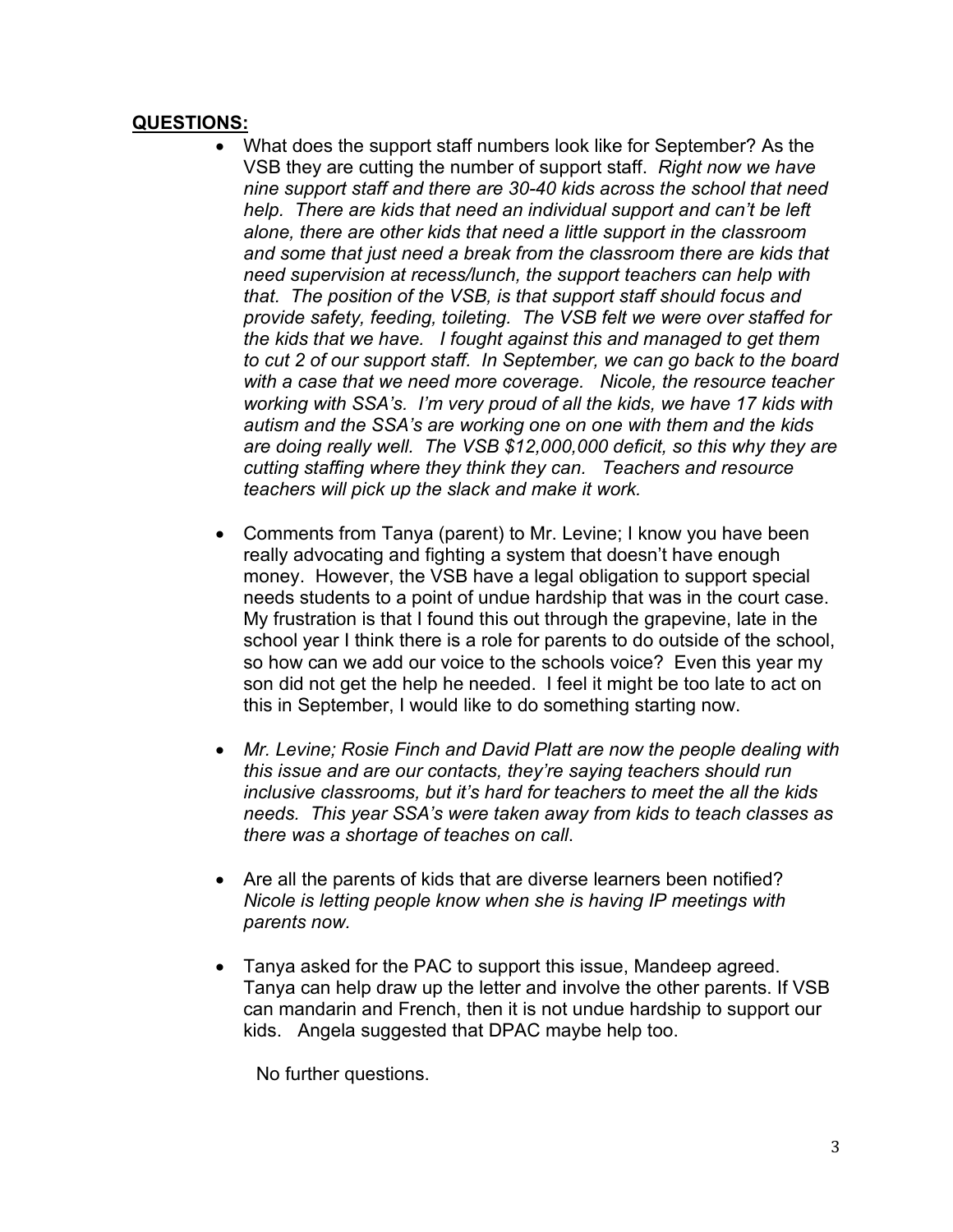#### *6.* **Treasurer's Report and Hot Lunch Refund update – Angela**

| 6.1 | May 5th 2021 BALANCES                                                                                             |          |                                                         |
|-----|-------------------------------------------------------------------------------------------------------------------|----------|---------------------------------------------------------|
|     | Our current funds available are                                                                                   |          | \$37, 214.20                                            |
|     | Breakdown as follows:                                                                                             |          |                                                         |
|     | <b>PAC General Account</b><br><b>PAC General Account Hot Lunch Funds</b><br>PAC fundraising - Nil<br><b>Total</b> |          | 19, 851.50<br>11, 514.15 (restricted)<br>-------------- |
|     |                                                                                                                   |          |                                                         |
|     |                                                                                                                   |          |                                                         |
|     |                                                                                                                   |          | 26, 365.65                                              |
|     | Included in the above amount;                                                                                     |          |                                                         |
|     | I-Ride<br>\$600.00 (approved last year)                                                                           |          |                                                         |
|     | <b>Total</b>                                                                                                      | \$600.00 |                                                         |
|     | Gaming account                                                                                                    |          | 13,908.32                                               |
|     | <b>Members shares</b>                                                                                             |          | 6.11                                                    |
|     | <b>Total</b>                                                                                                      |          | \$13,914.43                                             |
|     |                                                                                                                   |          |                                                         |
|     | <b>GAMING ACCOUNT</b><br><b>FUNDS REMAINING</b>                                                                   | \$5960   | \$7880                                                  |

- 6.2 PAC Hot lunch responses from the google forms received. We received 126 responses, were duplicates, so we have 123 responses. We have \$5400 to be returned to parents. Some parents did not read the email as there is a language barrier, so we will try and communicate with those parents, maybe send a paper copy out to them and maybe the letter can be translated.
- 6.3 I-ride program is going ahead next week, the PAC is contributing \$600 towards it. Tassy can transfer the amount from the general account when the expense comes through.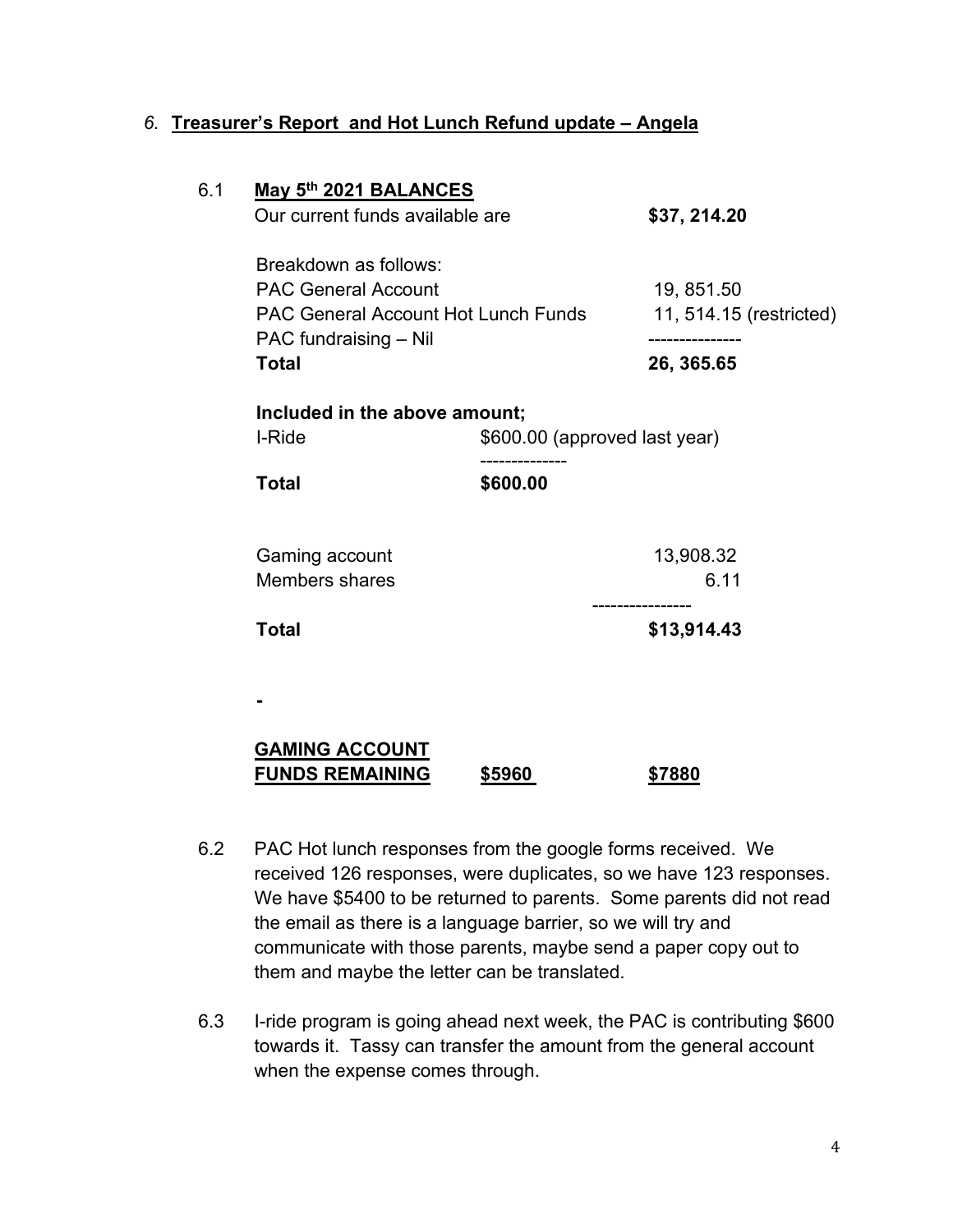- 6.4 \$1200 funding for graduation celebration. We donated \$600 towards the grad lunch and a further \$600 towards a sketch artist, sketching each Grade 7 student for a picture memorabilia. Suggestion was made by Pandora and Ms. Conrad and Mr. Kay though it was a great idea.
- 6.5 Lana suggested by email personalised grad water bottles. We posed this idea to Mr. Kay and Ms. Conrad. It would cost around \$800, Lana will investigate further and send the information to the PAC executive for future ideas.
- 6.6 There are enough funds from the Gaming Account for the Trophy Case. However, we need to vote on it.

No further questions, Treasurers Report has been filed as submitted.

#### **7. Hotlunch update - Mandeep**

We are in the preliminary stages of planning how to go forward with the Hot Lunch Program. Previously we in housed the hot lunch program, many volunteer parents were responsible for buying, making, serving, collecting the cash and doing the administrative work., 3 times a year. It's labour intensive.

I've done a little bit of research and found a company called Munchalunch, it eliminates the admin work. It's a online registration, online selection and payment system. It costs \$300 to use this service. They then deposit the money into the PAC account. They prepare the food lists by divisions and there will be no involvement of cash collection. This is one suggestions, but this means we will still need volunteers in the school, come September we may not be allowed into the school to volunteer.

Another program I looked into; C'est mon Café, they deliver the food items to school, compostable containers, more costly \$5 per meal. They will take care of the admin and delivery. If we do choose this hot lunch program, then the program would not be one of the biggest PAC fundraisers.